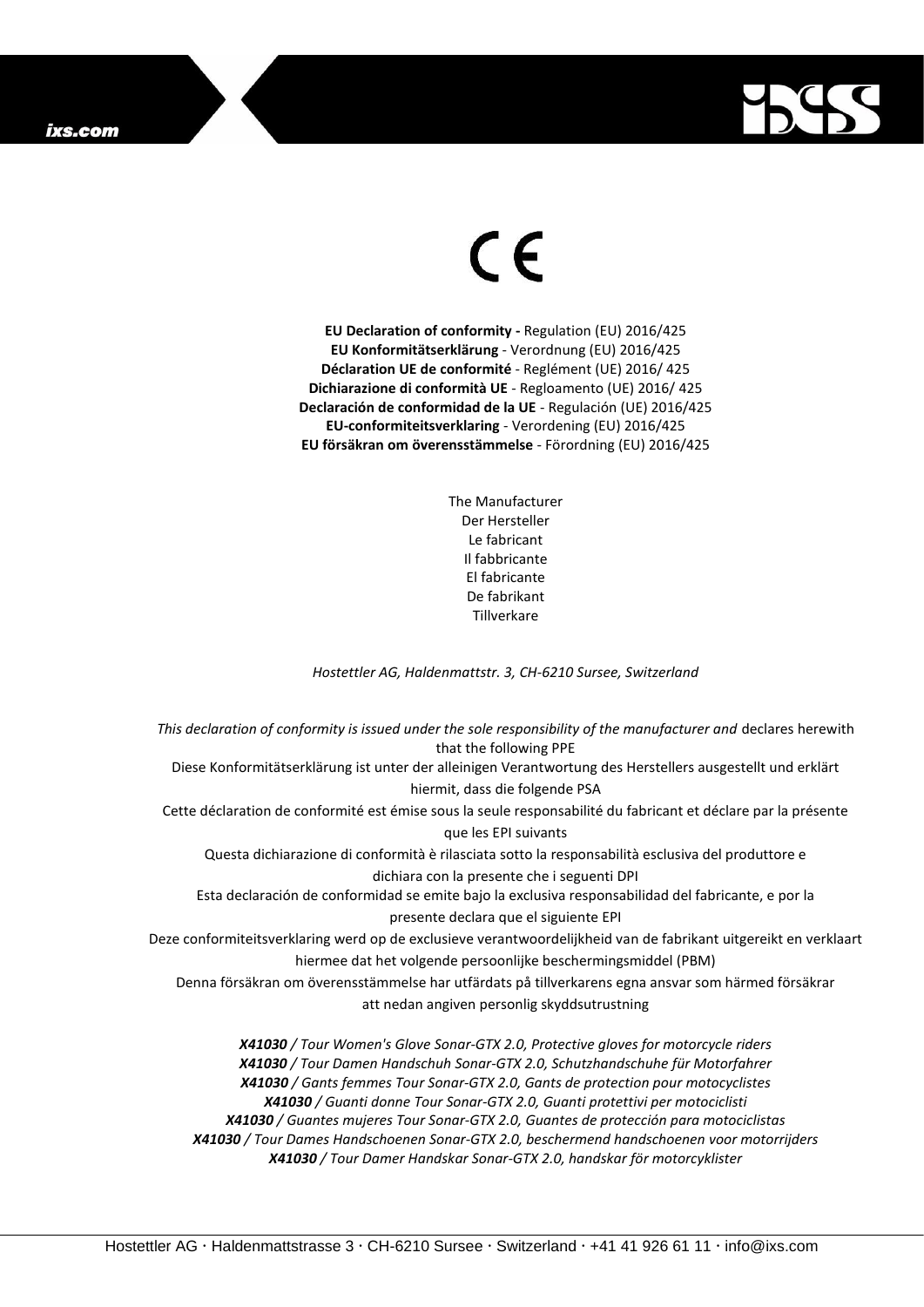



has undergone the EU-type examination conformity assessment procedure (Module B) performed by the Notified Body, IDIADA AUTOMOTIVE TECHNOLOGY, S.A. (OC.0164), P. I. L'ALBORNAR, E-43710 Santa Olivia (Tarragona – Spain), which has issued the EU Type Examination Certificate No. MT20080059.

And is compliant with the following Standard EN13594:2015.

## hat das EU-Baumusterprüfungs-Konformitätsbewertungsverfahren durchlaufen (Modul B) durchgeführt von der benannten Stelle, IDIADA AUTOMOTIVE TECHNOLOGY, S.A. (OC.0164), P. I. L'ALBORNAR, E-43710 Santa Olivia (Tarragona – Spanien), die die EU-Baumusterprüfbescheinigung Nr. MT20080059 ausgestellt hat.

und entspricht der folgenden Norm EN13594:2015.

a subi la procédure d'évaluation de la conformité pour l'examen de type UE (module B) réalisée par l'organisme notifié, IDIADA AUTOMOTIVE TECHNOLOGY, S.A. (OC.0164), P. I. L'ALBORNAR, E-43710 Santa Olivia (Tarragona – Espagne), qui a délivré le certificat d'examen de type UE n°. MT20080059

Et est conforme à la norme suivante EN13594:2015.

è stato sottoposto alla procedura di valutazione della conformità dell'esame UE del tipo (modulo B) eseguita dall'organismo notificato, IDIADA AUTOMOTIVE TECHNOLOGY, S.A. (OC.0164), P. I. L'ALBORNAR, E-43710 Santa Olivia (Tarragona – Spagna), che ha rilasciato il certificato di esame UE del tipo n. MT20080059.

Ed è conforme alla seguente norma EN13594:2015.

ha sido sometido al procedimiento de evaluación de conformidad del examen de tipo UE (Módulo B) realizado por el organismo notificado, IDIADA AUTOMOTIVE TECHNOLOGY, S.A. (OC.0164), P. I. L'ALBORNAR, E-43710 Santa Olivia (Tarragona – España), que ha emitido el certificado de examen UE de tipo no. MT20080059.

Y cumple con el siguiente estándar EN13594:2015.

de EG-typekeuring-conformiteitsbeoordelingsprocedure doorlopen (module B) heeft,uitgevoerd door de aangemelde instantie IDIADA AUTOMOTIVE TECHNOLOGY, S.A. (OC.0164), P. I. L'ALBORNAR, E-43710 Santa Olivia (Tarragona – Spanje) die het certificaat van EG-typeonderzoek nr. MT20080059 afgegeven heeft,

en voldoet aan de volgende norm: EN13594:2015.